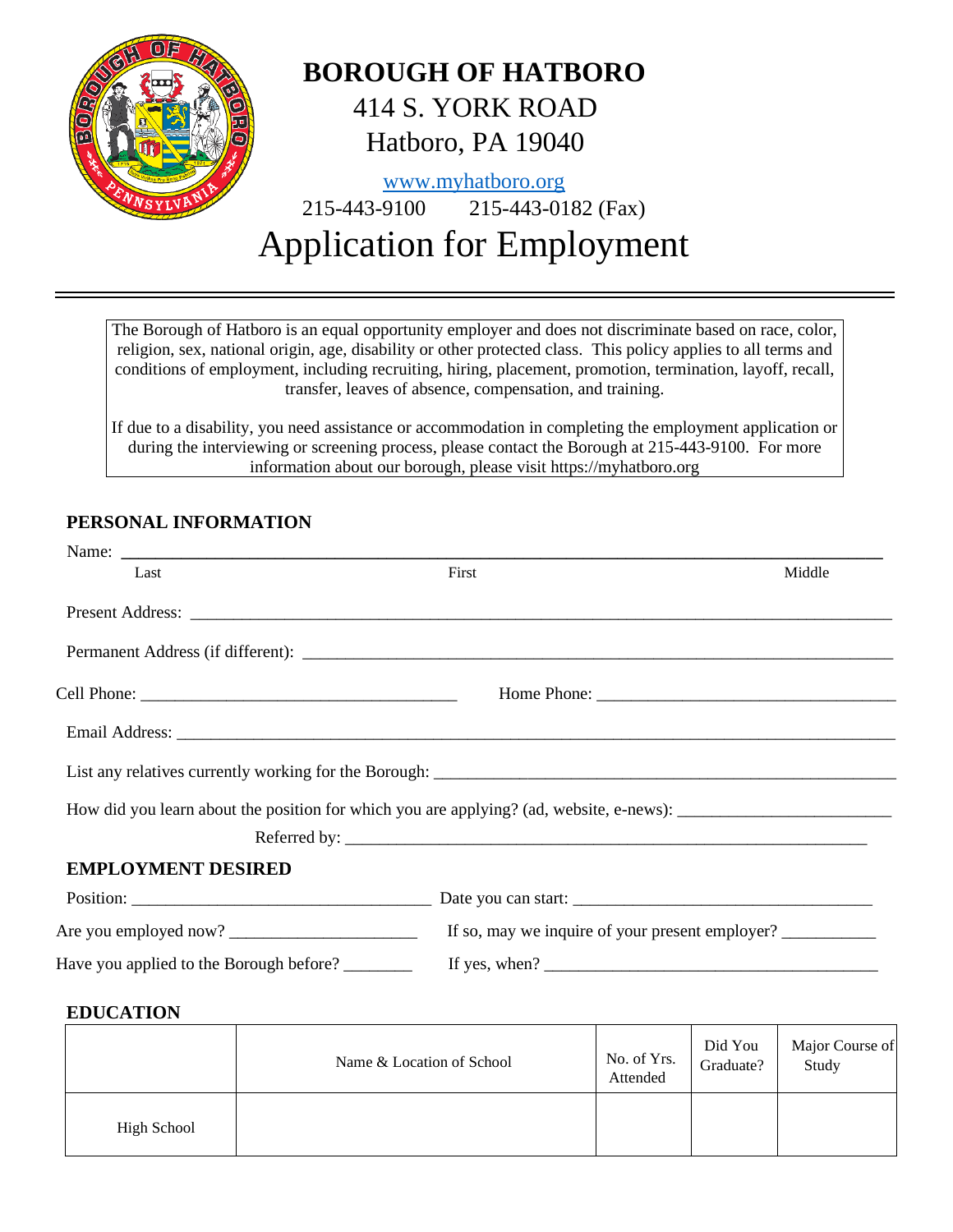| College                                      |  |  |
|----------------------------------------------|--|--|
| Trade, Business, or<br>Correspondence School |  |  |

Please describe additional skills, training, or ability you would like us to consider in evaluating your qualifications. This may include computer software package experience, licenses or certifications, customer service experience, heavy equipment experience, technical training, etc.:

## **FORMER EMPLOYERS**

Please list your last 4 employers, starting with your most recent/current employer. This section must be completed. *Please note, we may contact these employers.*

| 1.                                                         |                                                                                                                                                                                                                                |
|------------------------------------------------------------|--------------------------------------------------------------------------------------------------------------------------------------------------------------------------------------------------------------------------------|
|                                                            |                                                                                                                                                                                                                                |
| <u> 1989 - Johann John Stein, fransk politik (f. 1989)</u> | Supervisor Supervisor Supervisor Supervisor Supervisor Supervisor Supervisor Supervisor Supervisor Supervisor Supervisor Supervisor Supervisor Supervisor Supervisor Supervisor Supervisor Supervisor Supervisor Supervisor Su |
| Job Title                                                  | <u> 1989 - Johann Harry Harry Harry Harry Harry Harry Harry Harry Harry Harry Harry Harry Harry Harry Harry Harry</u>                                                                                                          |
|                                                            |                                                                                                                                                                                                                                |
|                                                            |                                                                                                                                                                                                                                |
| 2.                                                         |                                                                                                                                                                                                                                |
|                                                            |                                                                                                                                                                                                                                |
|                                                            |                                                                                                                                                                                                                                |
|                                                            | Supervisor                                                                                                                                                                                                                     |
| Job Title                                                  | <u> 1999 - Johann John Harry Harry Harry Harry Harry Harry Harry Harry Harry Harry Harry Harry Harry Harry Harry</u>                                                                                                           |
| Duties                                                     |                                                                                                                                                                                                                                |
|                                                            |                                                                                                                                                                                                                                |
| 3.                                                         |                                                                                                                                                                                                                                |
|                                                            |                                                                                                                                                                                                                                |
|                                                            | Supervisor                                                                                                                                                                                                                     |
| Job Title                                                  |                                                                                                                                                                                                                                |
|                                                            |                                                                                                                                                                                                                                |
|                                                            |                                                                                                                                                                                                                                |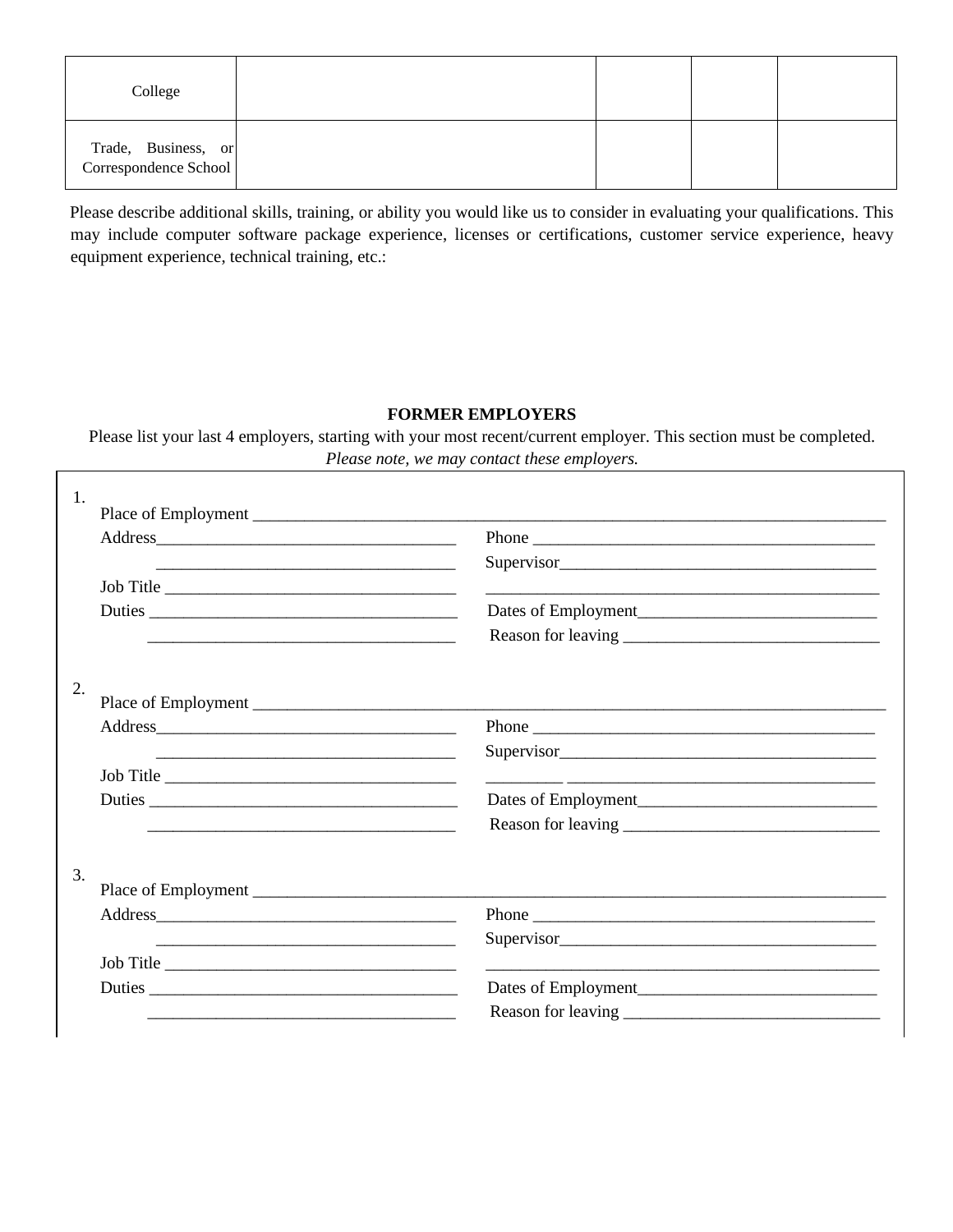| 4. |                           |                     |
|----|---------------------------|---------------------|
|    | Address <u>experience</u> |                     |
|    |                           |                     |
|    |                           |                     |
|    |                           | Dates of Employment |
|    |                           |                     |
|    |                           |                     |

### **PROFESSIONAL REFERENCES**

*Please provide the names of three professional references, two of whom you have worked with professionally or educationally and have known for at least one year. These three persons should not be related to you.*

| 1.                          |          |  |
|-----------------------------|----------|--|
|                             | Relation |  |
|                             |          |  |
| 2.                          |          |  |
|                             |          |  |
|                             |          |  |
| $Phone$ and $Phone$ and $ $ |          |  |
| 3.                          |          |  |
| Name                        |          |  |
|                             |          |  |
|                             |          |  |

Are you able, with or without accommodation to perform all of the essential functions of the job for which you are applying? *(Circle Yes or No)* **YES NO**

## **U. S. MILITARY SERVICE**

Do you claim Veterans' Preference?

 *If yes, attach form DD214 with completed application.* 

| Dates of Service:          | From | Тο | <b>Branch</b> |  |
|----------------------------|------|----|---------------|--|
| Rank and Principal Duties: |      |    |               |  |
|                            |      |    |               |  |
| Type of Discharge_         |      |    |               |  |